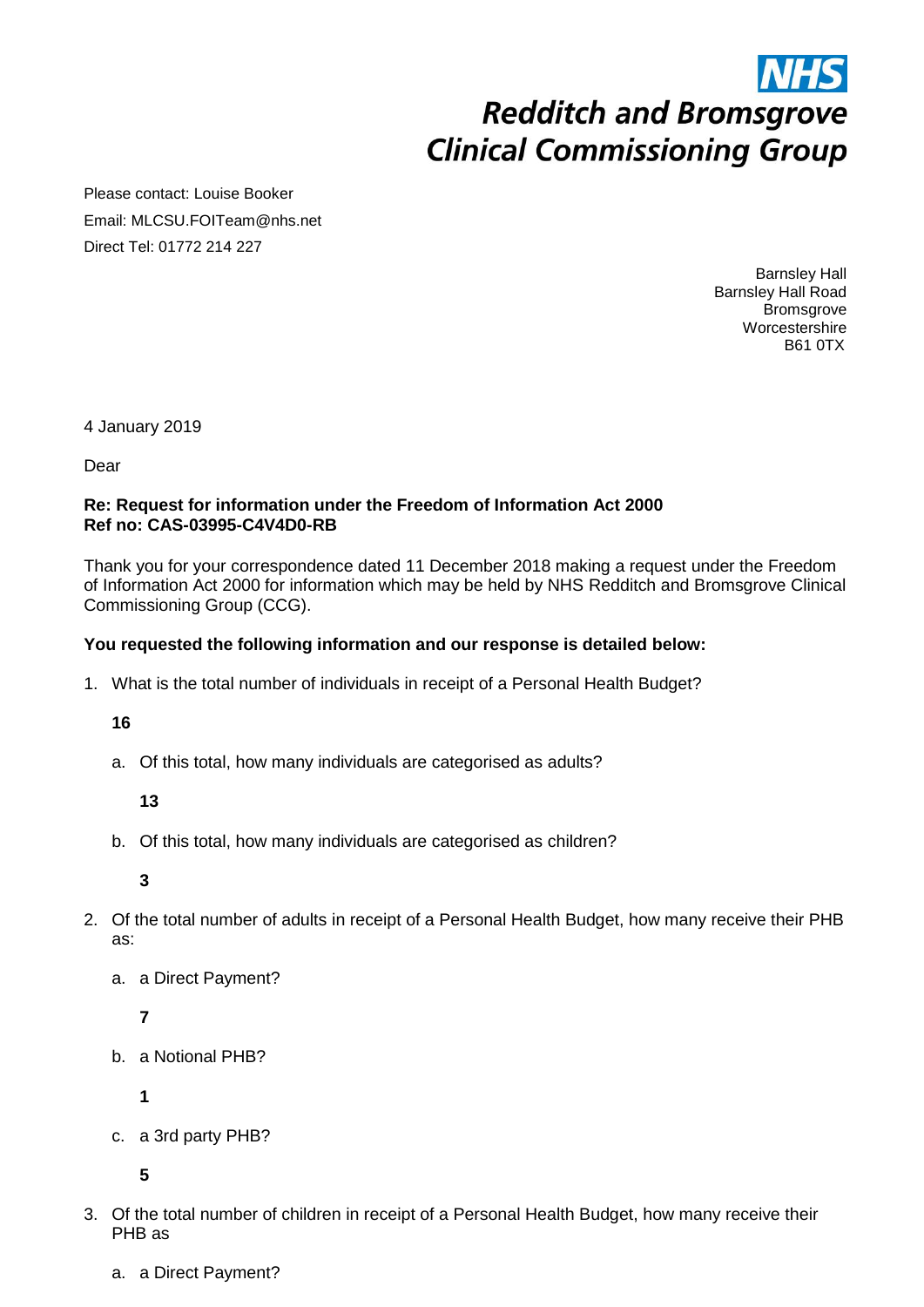# **Redditch and Bromsgrove Clinical Commissioning Group**

- **2**
- b. a Notional PHB?
	- **1**
- c. a 3rd party PHB?
	- **0**

## **Right of appeal**

Should you require any further information or clarification regarding this response, or do not feel that your request has been answered as you would expect, please contact the FOI team to discuss. However, if you remain dissatisfied with the service you have received in relation to your request and wish to request a review of our decision, this can be formally requested in writing and must be within a reasonable period of time (two calendar months) from the date this response was issued

Initially you should write to the freedom of information officer, either by email on [MLCSU.FOITeam@nhs.net](mailto:MLCSU.FOITeam@nhs.net) or post to Jubilee House, Lancashire Business Park, Leyland, PR26 6TR, specifying why you feel you have been wrongly denied access to the information requested. The freedom of information team will make sure your request is investigated by an independent reviewer who was not involved in the original consideration of your request and a written response will be provided within 20 working days.

If you are not content with the outcome of your internal review, you may apply directly to the Information Commissioner's Office (ICO) for a decision. Generally, the ICO cannot make a decision unless you have exhausted the complaints procedure provided by NHS Redditch and Bromsgrove CCG. The ICO can be contacted at:

Information Commissioner's Office, Wycliffe House, Water Lane, Wilmslow, Cheshire, SK9 5AF [www.ico.gov.uk](http://www.ico.gov.uk/) 

#### **Copyright and the Re-use of Public Sector Information Regulations**

Most of the information that we provide in response to Freedom of Information Act 2000 requests will be subject to copyright protection. In most cases the copyright will be owned by NHS Redditch and Bromsgrove CCG. The copyright in other information may be owned by another person or organisation, as indicated in the information itself.

You are free to use any information supplied for your own use, including for non-commercial research purposes. The information may also be used for the purposes of news reporting. However, any other type of re-use, for example, by publishing the information or issuing copies to the public will require the permission of the copyright owner. For information where the copyright is owned by NHS Redditch and Bromsgrove CCG please submit a request in writing stating:-

- Name and address of applicant requiring permission for re-use of the information
- Full details of the document/information required for re-use sufficient for the NHS Redditch and Bromsgrove CCG to identify it
- The purpose for which the document/information is to be re-used